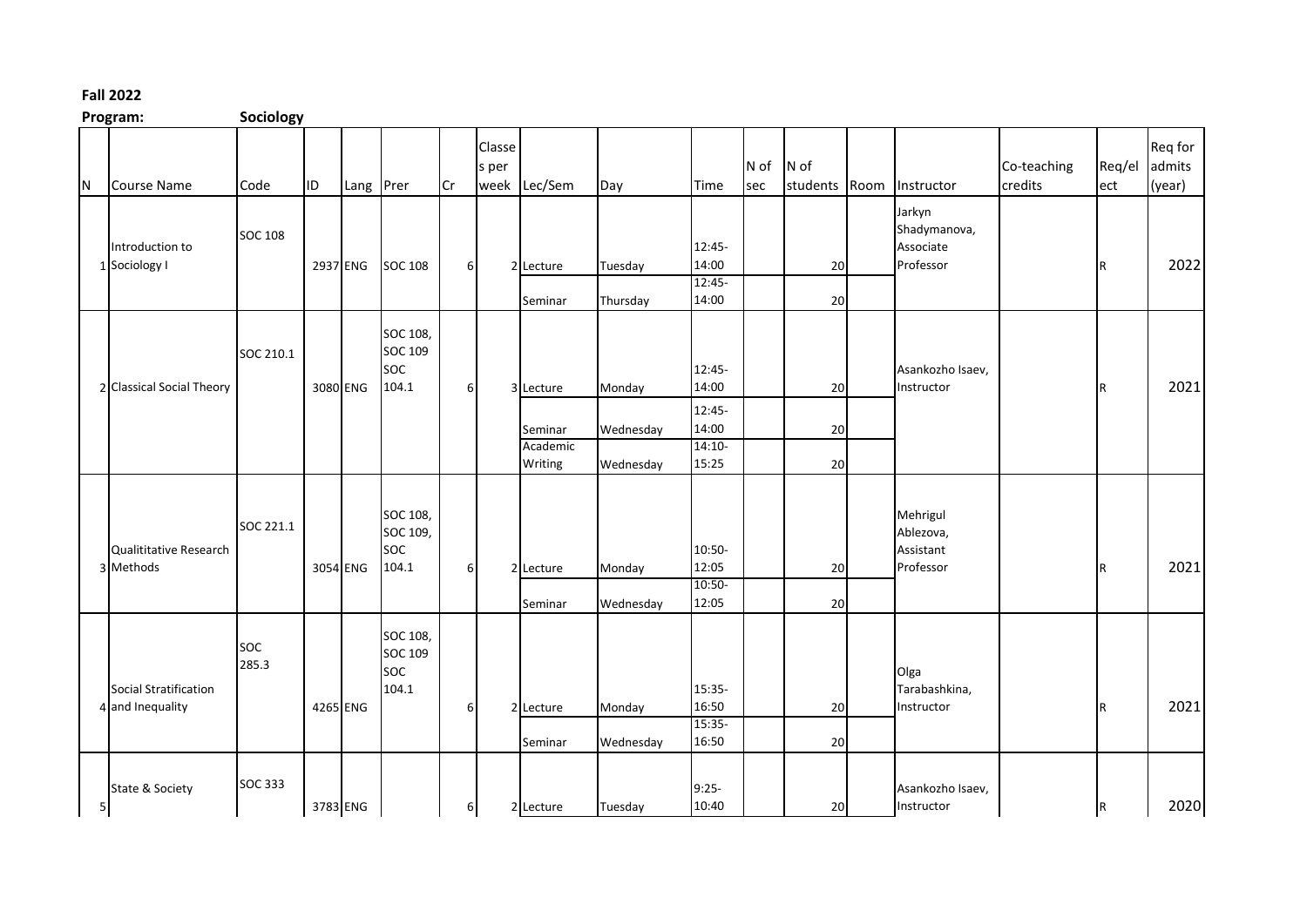|   |                                                |                                       |          |          |                                                  |          | Seminar   | Thursday  | $9:25-$<br>10:40 | $20\,$ |                                                  |     |      |
|---|------------------------------------------------|---------------------------------------|----------|----------|--------------------------------------------------|----------|-----------|-----------|------------------|--------|--------------------------------------------------|-----|------|
|   |                                                | SOC 343.2                             |          |          | SOC                                              |          |           |           |                  |        | Aisuluu Namasbek                                 |     |      |
|   | 6 Urban Sociology                              |                                       |          | 3782 ENG | 109/104.<br>1                                    | 6        | 2 Lecture | Tuesday   | 15:35-<br>16:50  | 20     | kyzy, Assistant<br>Professor                     | IR. | 2020 |
|   |                                                |                                       |          |          |                                                  |          | Seminar   | Thursday  | 15:35-<br>16:50  | 20     |                                                  |     |      |
|   | 7 Sociology of Gender                          | SOC 354.2                             | 3693 ENG |          | SOC 107,<br>SOC 108,<br>SOC 109,<br>soc<br>104.1 | 6        | 1 Lecture | Tuesday   | 12:45-<br>14:00  | 20     | Aisuluu Namasbek<br>kyzy, Assistant<br>Professor | R.  | 2020 |
|   |                                                |                                       |          |          |                                                  |          | Seminar   | Thursday  | 12:45-<br>14:00  |        |                                                  |     |      |
|   | <b>Applied Social</b><br>8 Statistics and SPSS | SOC/<br>JMC/PSY/<br>ANTH/TCV<br>A-357 | 4132 ENG |          | MAT-<br>133/<br>MAT-<br>134                      | 6        | 2 Lecture | Monday    | $9:25-$<br>10:40 | 20     | Mehrigul<br>Ablezova,<br>Assistant<br>Professor  | R.  | 2020 |
|   |                                                |                                       |          |          |                                                  |          | Seminar   | Wednesday | $9:25-$<br>10:40 | 20     |                                                  |     |      |
| 9 | Sociology of Culture                           | SOC 360.1                             |          | 3379 ENG | SOC 109,<br>SOC 108,<br>soc<br>104.1             | $6 \mid$ | 2 Lecture | Tuesday   | 10:50-<br>12:05  | 20     | Asankozho Isaev,<br>Instructor                   | R   | 2020 |
|   |                                                |                                       |          |          |                                                  |          | Seminar   | Thursday  | 10:50-<br>12:05  | 20     |                                                  |     |      |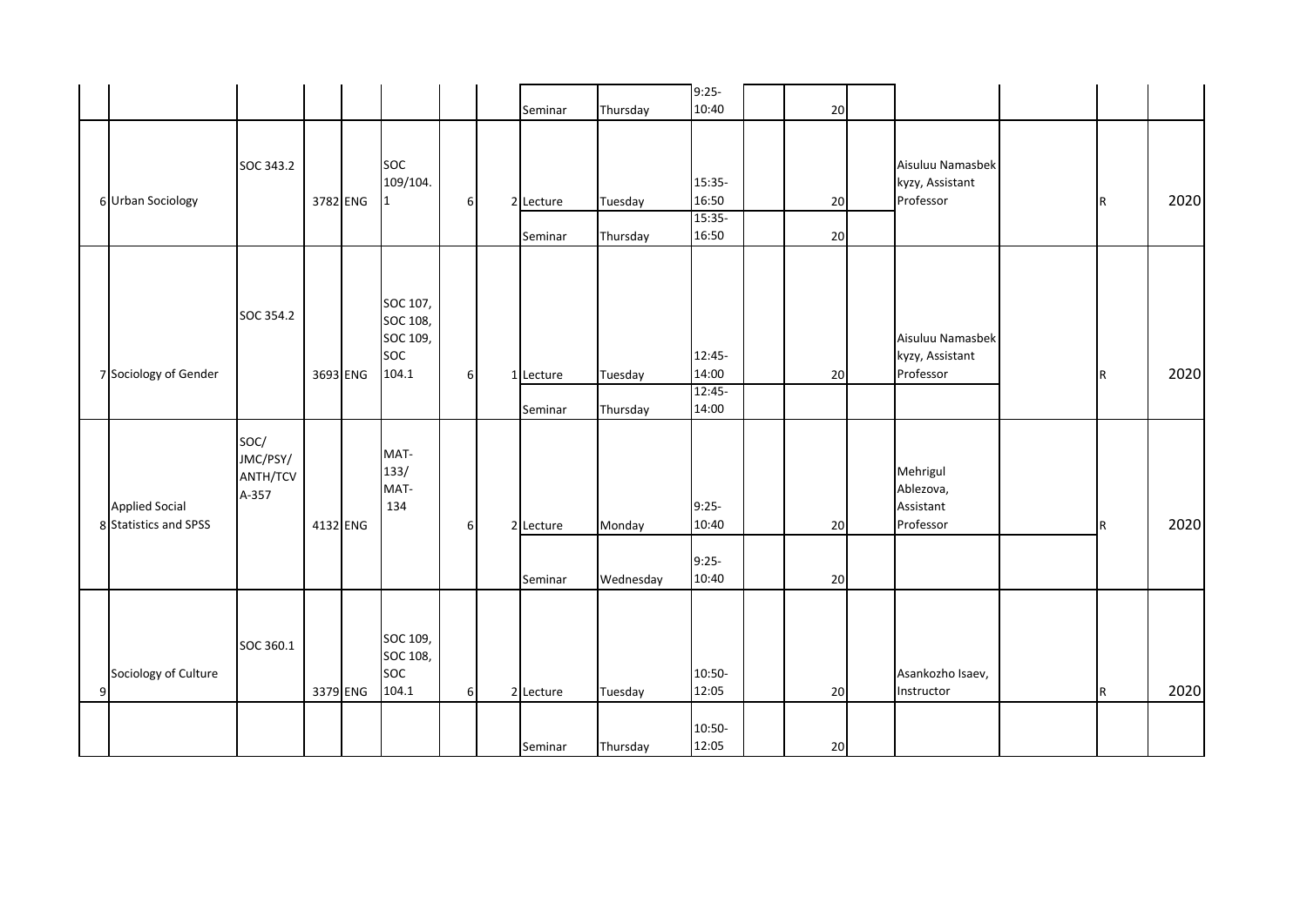|    | 10 Social Deviance                                 | <b>SOC</b><br>381,1 | 3322 ENG |          | SOC 108,<br>SOC 109<br>soc<br>104.1                    | 6 | 1 Lecture<br>Seminar | Monday<br>Wednesday | $14:10-$<br>15:25<br>$14:10-$<br>15:25 |          | 20           | Galina<br>Gorborukova,<br>Associate<br>Professor  |                                                          | R     | 2020          |
|----|----------------------------------------------------|---------------------|----------|----------|--------------------------------------------------------|---|----------------------|---------------------|----------------------------------------|----------|--------------|---------------------------------------------------|----------------------------------------------------------|-------|---------------|
|    | 11 Senior Thesis Seminar I                         | SOC 480.1           |          | 3735 ENG |                                                        | 6 | 2 Lecture<br>Seminar | Tuesday<br>Thursday | $14:10-$<br>15:25<br>$14:10-$<br>15:25 |          | 20<br>20     | Mahinur<br>Mamatova,<br>Associate<br>Professor    |                                                          | R     | 2019          |
|    | Sociology of<br>organizations and<br>12 Management | SOC-484             |          | 5651 ENG |                                                        | 6 | 2 Lecture<br>Seminar | Monday<br>Wednesday | 10:50-<br>12:05<br>10:50-<br>12:05     |          | 20<br>$20\,$ | Natalia<br>Slastnikova,<br>Assistant<br>Professor |                                                          | R.    | 2019-<br>2020 |
|    | 13 Global Citizenship                              | ICP<br>SOC<br>303   |          | 3918 ENG | SOC-108/<br>104.1 ICP-<br>101<br>PSY-<br>105.1/<br>125 | 6 | 2 Lecture<br>Seminar | Tuesday<br>Thursday | 10:50-<br>12:05<br>10:50-<br>12:05     |          | 20<br>$20\,$ | Galina<br>Gorborukova,<br>Associate<br>Professor  | <b>Bermet</b><br>Tursunkulova,<br>Associate<br>Professor | E     | 2020          |
| 14 | <b>General Sociology</b><br>(for Non-Sociologists) | <b>SOC</b><br>104.1 | 3223 ENG |          |                                                        | 6 | 2 Lecture            | Wednesday           | 12:45-<br>14:00                        | $1\vert$ | 20           | Aisuluu Namasbek<br>kyzy, Assistant<br>Professor  |                                                          | Gened | 2021          |